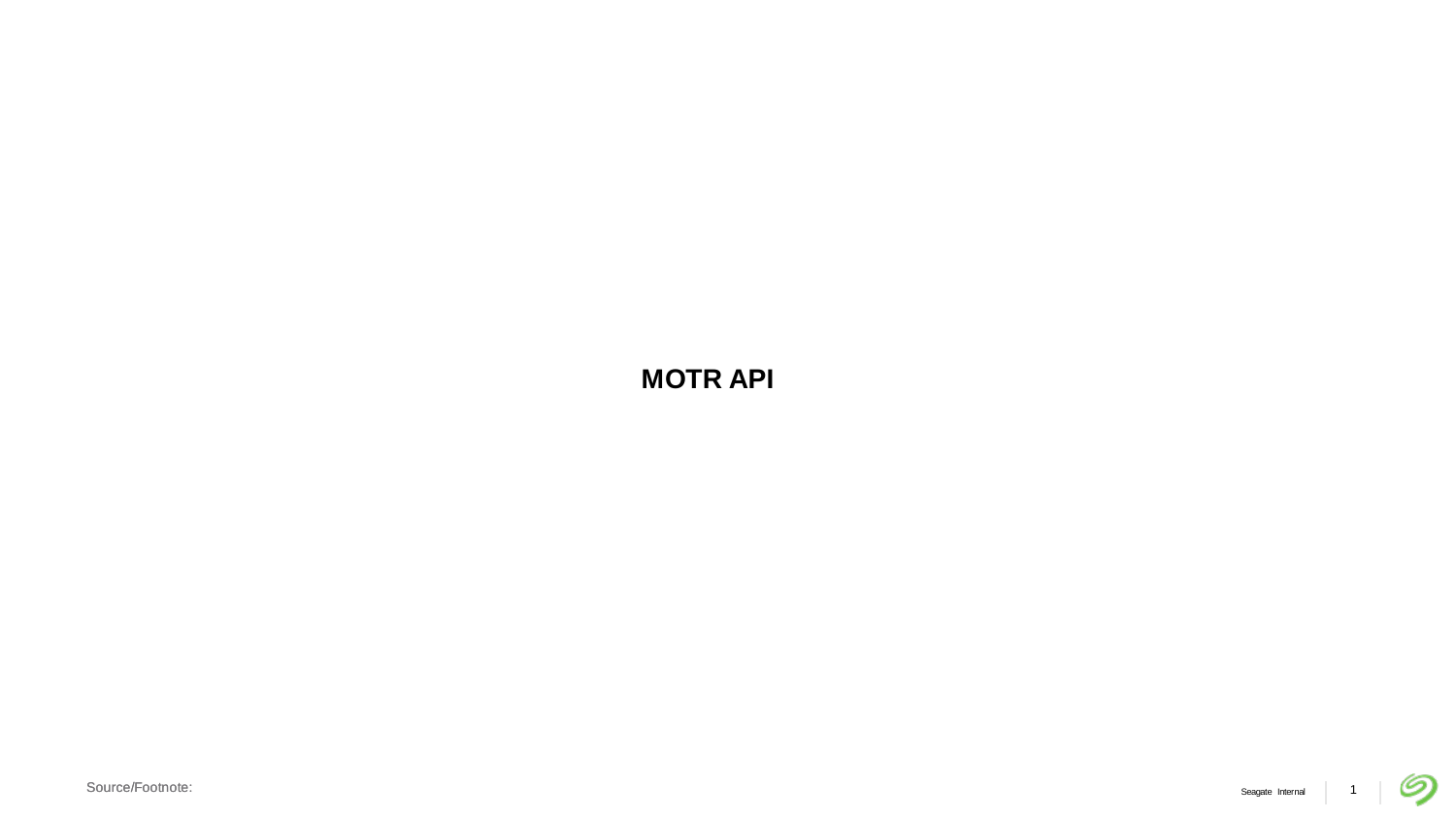### Motr Access Interface Overview

- Operation
	- asynchronous
- Object
	- 128-bit persistent identifiers, assigned by user
	- Create/Delete an Object.
	- Read/Write/Sync an Object.
- Index: distributed key-value store
	- 128-bit persistent identifiers, assigned by user
	- Create/Delete and Lookup an Index.
	- GET/PUT/DEL/NEXT key-value pairs of an Index.
- Others such as APIs for composite objects (useful for applications such as HSM)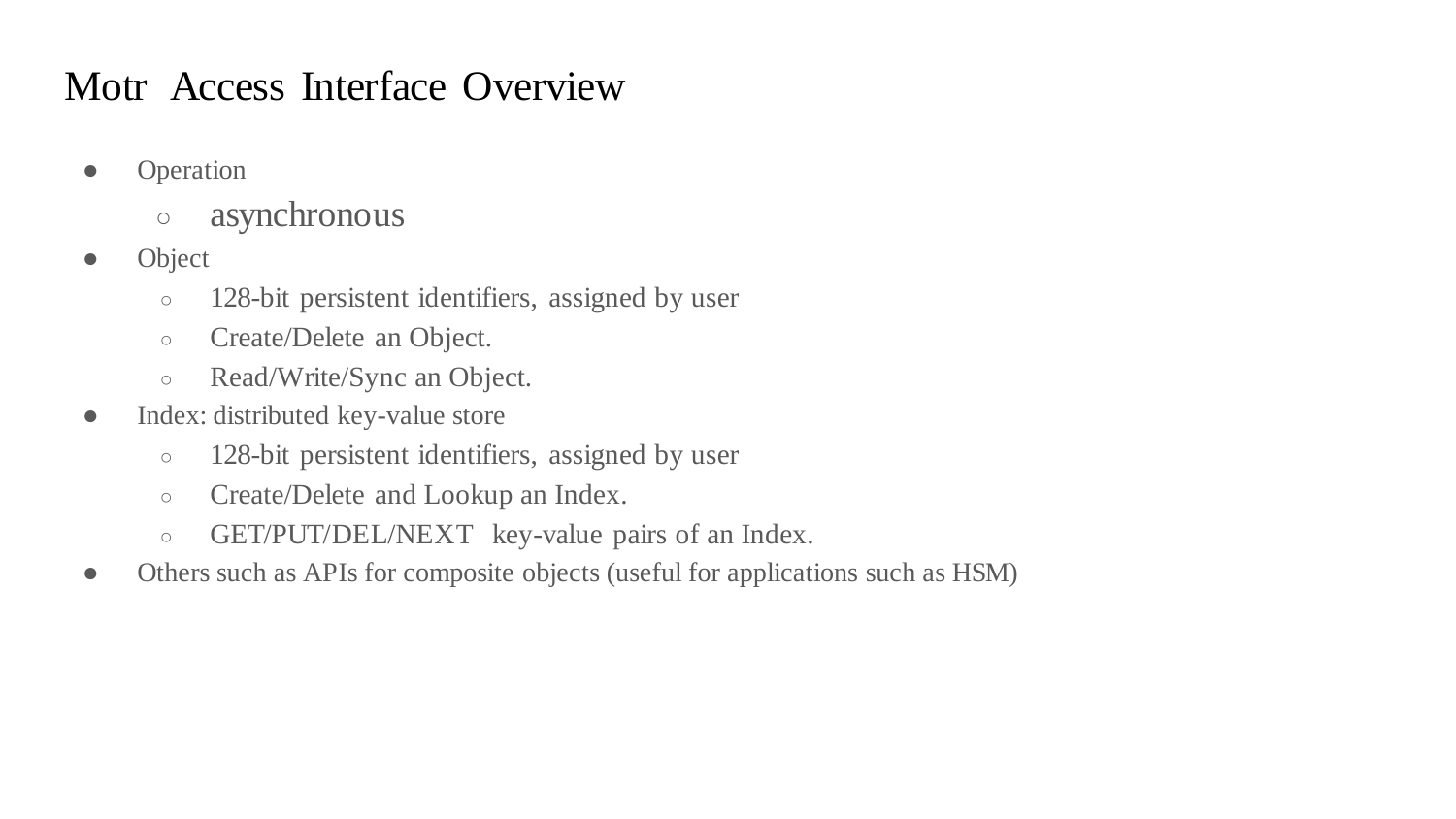# Part I: Operation

- A state machine that represents an ongoing request to Motr
- Asynchronous

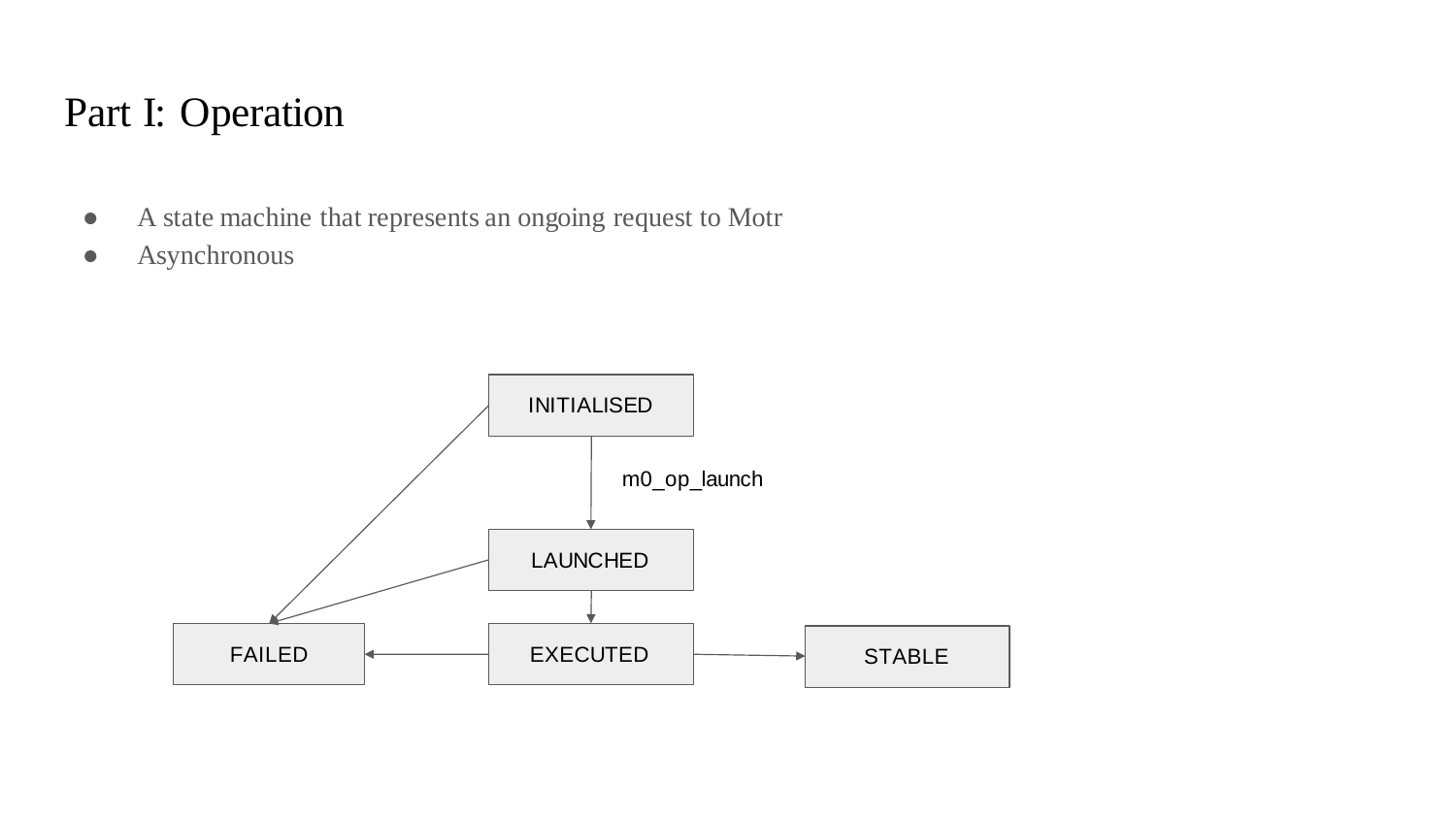| Operation | $m0$ _op_launch()     | Launch an operation                     |
|-----------|-----------------------|-----------------------------------------|
|           | $m0$ _op_wait()       | Wait on an operation                    |
|           | $m0$ _op_setup()      | Set callback functions for an operation |
|           | $m0$ _op_cancel()     | Cancel operations                       |
|           | $m0$ op $fini/free()$ | Finalise/free an operation              |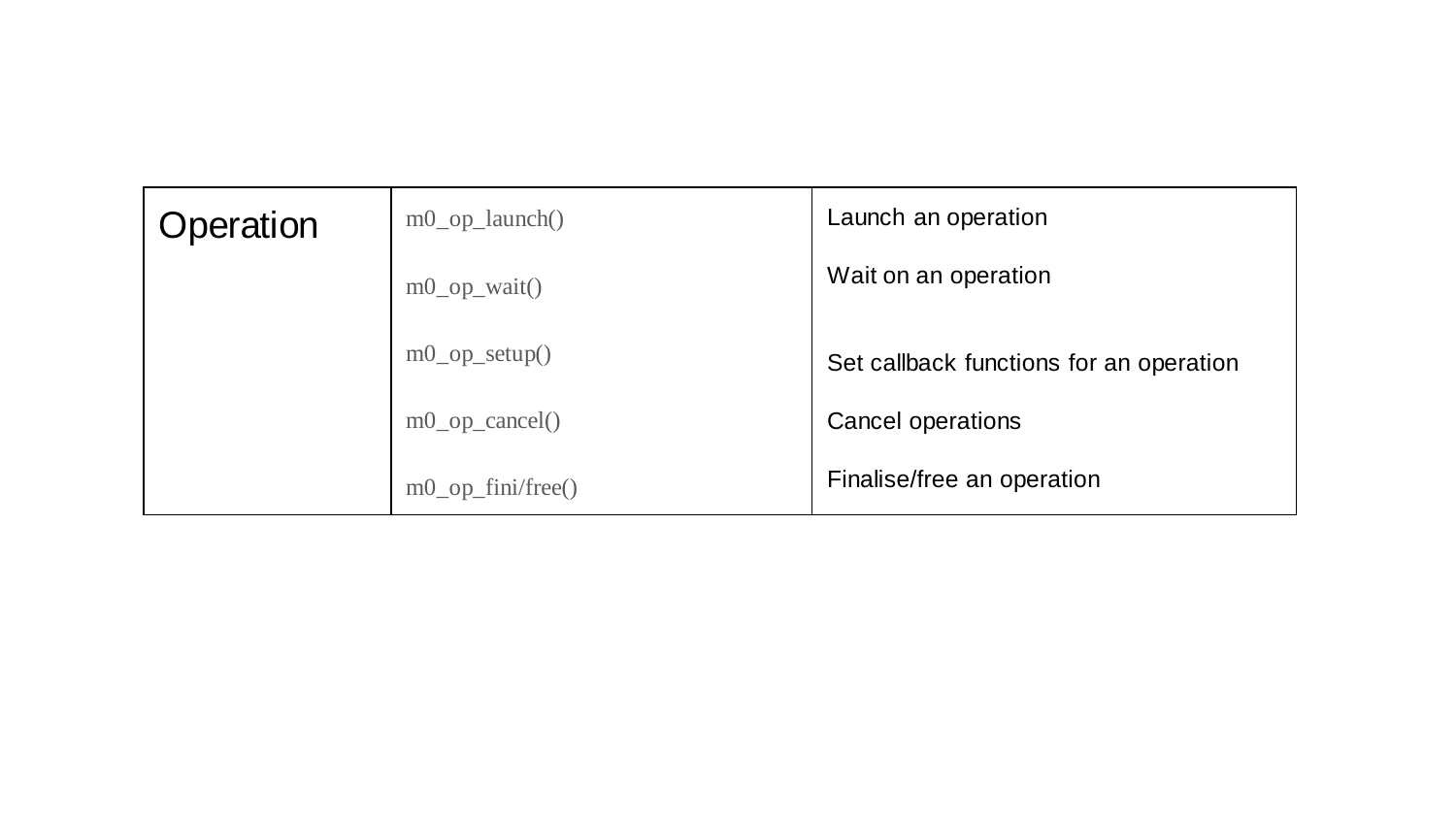| Entity<br><b>Operations</b><br>(for both object<br>and index) | M0_EO_CREATE<br>M0_EO_DELETE<br>M0_EO_OPEN<br>M0_EO_SYNC<br>M0_EO_GETATTR<br>M0_EO_SETATTR<br>M0_EO_LAYOUT_GET<br>M0_EO_LAYOUT_SET | Create/delete an entity<br>Open an entity<br>Flush entity data to storage devices.<br>For Motr internal uses only<br>For composite layout only |
|---------------------------------------------------------------|------------------------------------------------------------------------------------------------------------------------------------|------------------------------------------------------------------------------------------------------------------------------------------------|
| Object<br><b>Operations</b>                                   | M0_OC_READ<br>M0_OC_WRITE                                                                                                          | IOs in scatter-gather-scatter fashion                                                                                                          |
| <b>Index</b><br><b>Operations</b>                             | M0_IC_GET<br>M0_IC_PUT<br>M0_IC_DEL<br>MO_IC_NEXT<br>M0_IC_LOOKUP<br>M0_IC_LIST                                                    | Index queries, including GET, PUT, DEL and NEXT<br>Check an index for an existence<br>Given an index id, get the list of next indices          |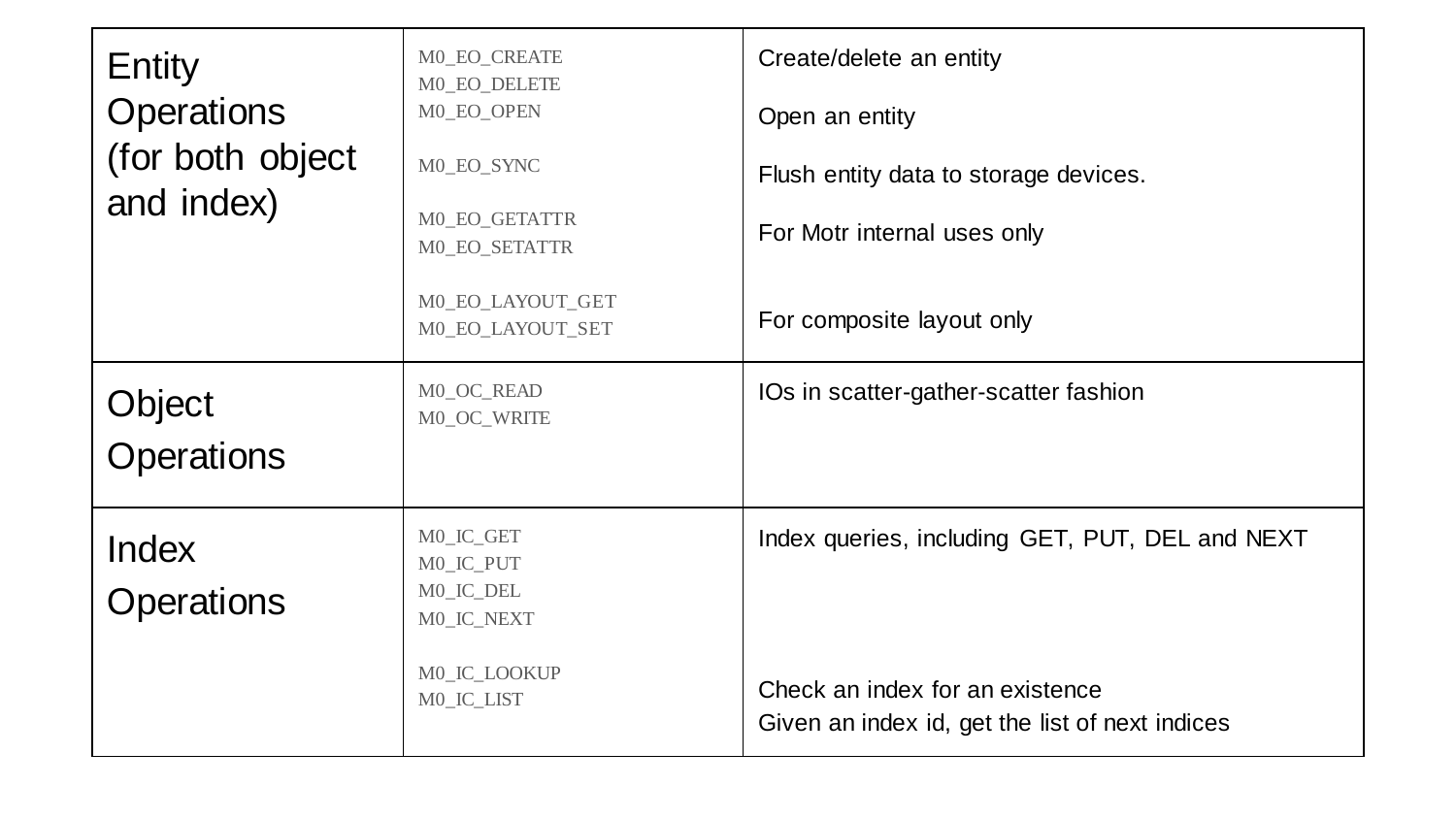# Part II: Object

- An object is viewed as an array of data-blocks, [0, 2^64), initially a hole
	- Flat name space
	- Network striped (Parity declustered data layout)
- No usual metadata (attributes, etc.) exposed to users, such as object size
	- Maximize IO performance by avoiding updating object attributes.
	- Mero has internal object attributes such as data layout.
- CREATE, DELETE, READ, WRITE, ALLOC, FREE operations
- scatter-gather-scatter READ and WRITE operations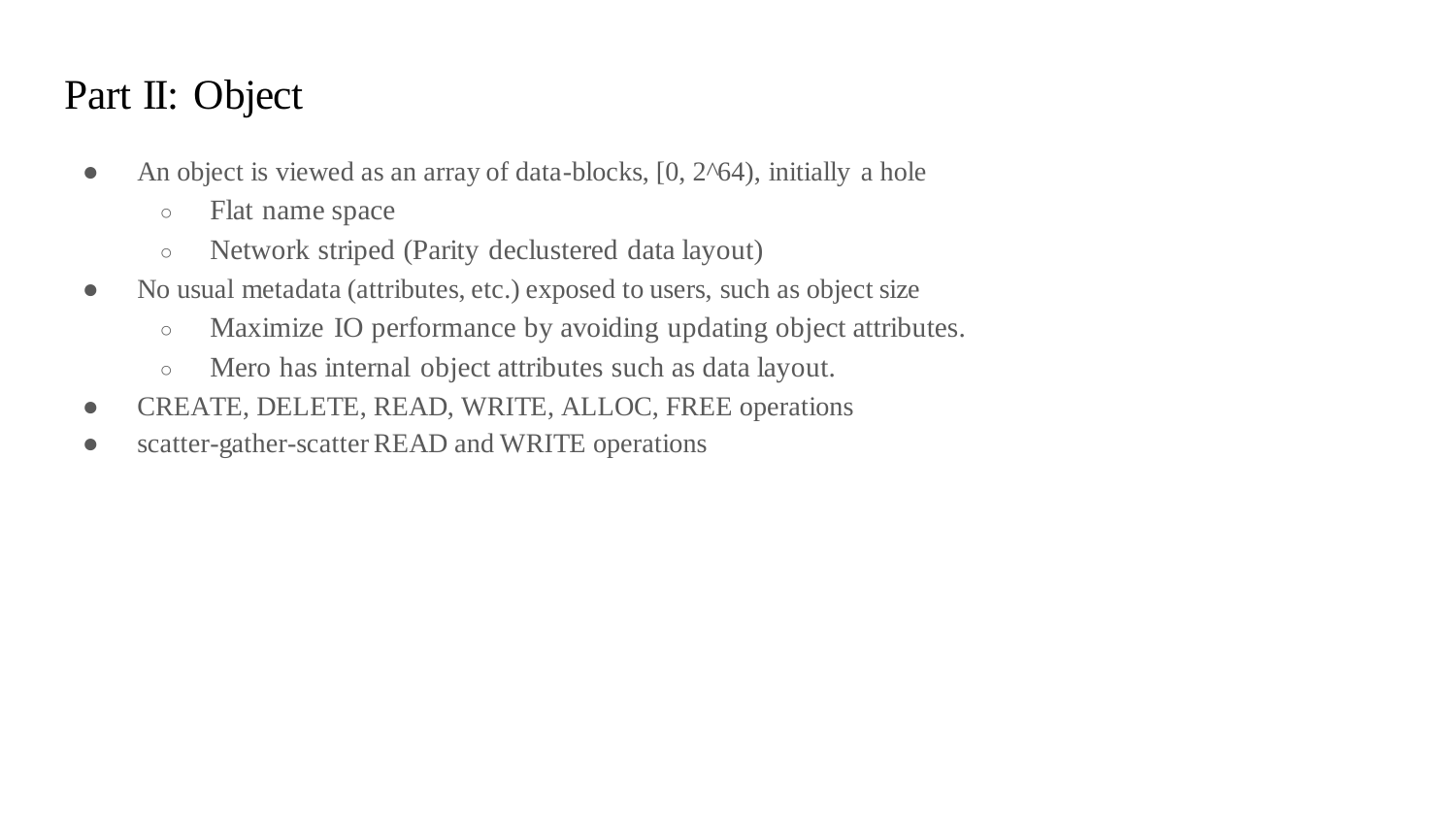| Object<br><b>Access</b> | $m0$ _obj_init/fini()<br>m0_entity_create()<br>m0_entity_delete()<br>m0_entity_open()                                          | Initialise/finalise in-memory object data structure.<br>Create and initialise operation for object creation<br>and deletion.<br>Once opened, the object data structure can be<br>used in later READ/WRITE ops. |
|-------------------------|--------------------------------------------------------------------------------------------------------------------------------|----------------------------------------------------------------------------------------------------------------------------------------------------------------------------------------------------------------|
|                         | $m0$ _obj_op()                                                                                                                 | Create and initialise an object operation specified<br>by the opcode                                                                                                                                           |
|                         | $m0$ _sync_op_init()<br>$m0$ _sync_entity_add()<br>$m0$ _sync_op_add()                                                         | Create and initialise an SYNC operation.<br>Add an entity to SYNC operation<br>Add an `op` to SYNC operation.                                                                                                  |
| Object<br>Cck           | $m0$ _obj_lock_init()<br>$m0$ _obj_lock_fini()<br>$m0$ _obj_lock_get_sync $()$<br>$m0$ _obj_lock_get()<br>$m0$ _obj_lock_put() | Currently Motr only supports exclusive "whole"<br>object" lock in a group.                                                                                                                                     |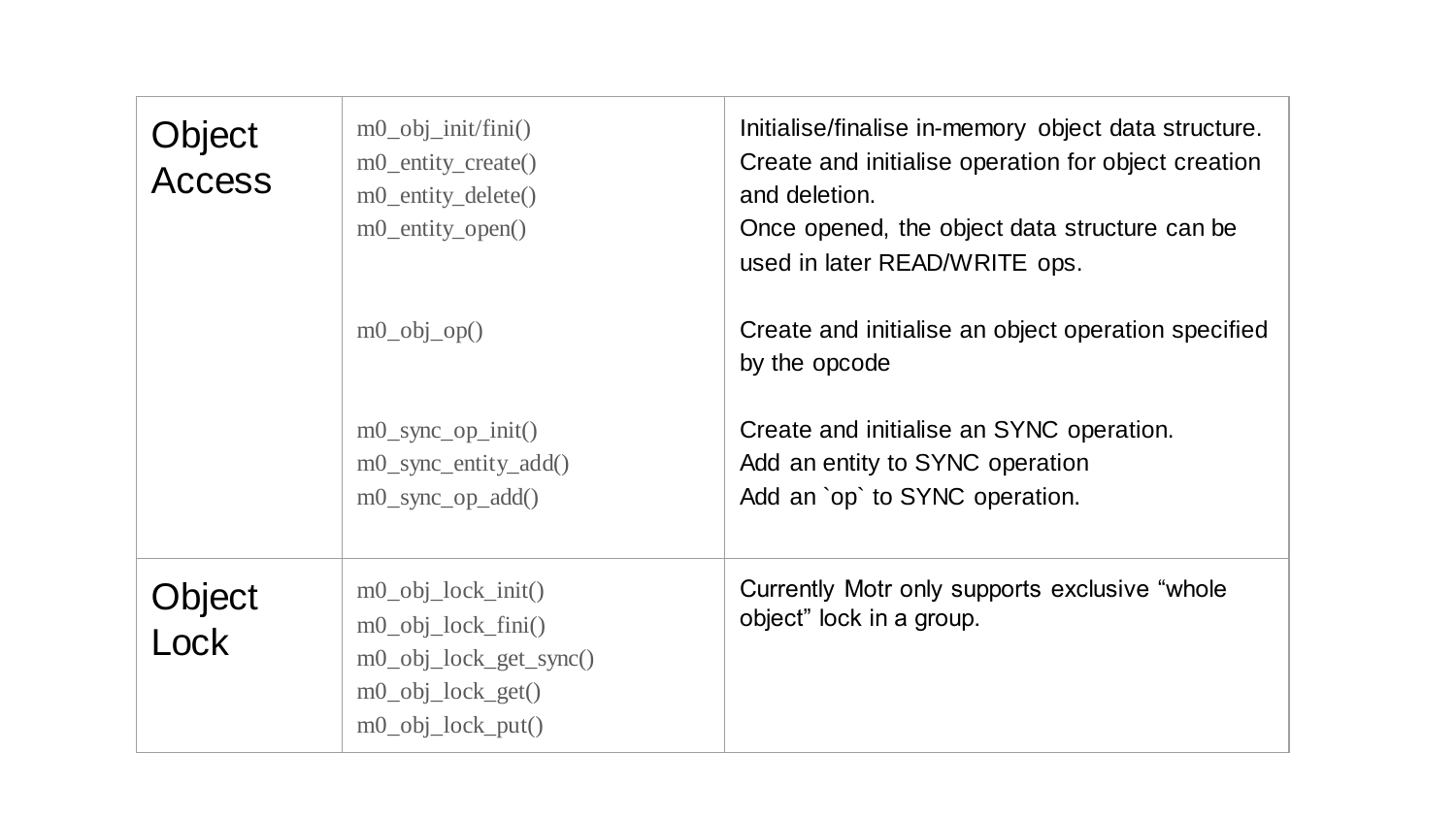#### Part III: Index

- Distributed key-value store
- Key and value
	- Keys and values are bit-strings
	- Values accessed as a whole
	- Iteration in the order of keys
- Operations
	- CREATE, DELETE, LOOKUP and LIST index
	- GET, PUT, DEL and NEXT for index query
	- Scatter-gather-scatter operations
- User uses indices to build meta-data structures: namespace, file attributes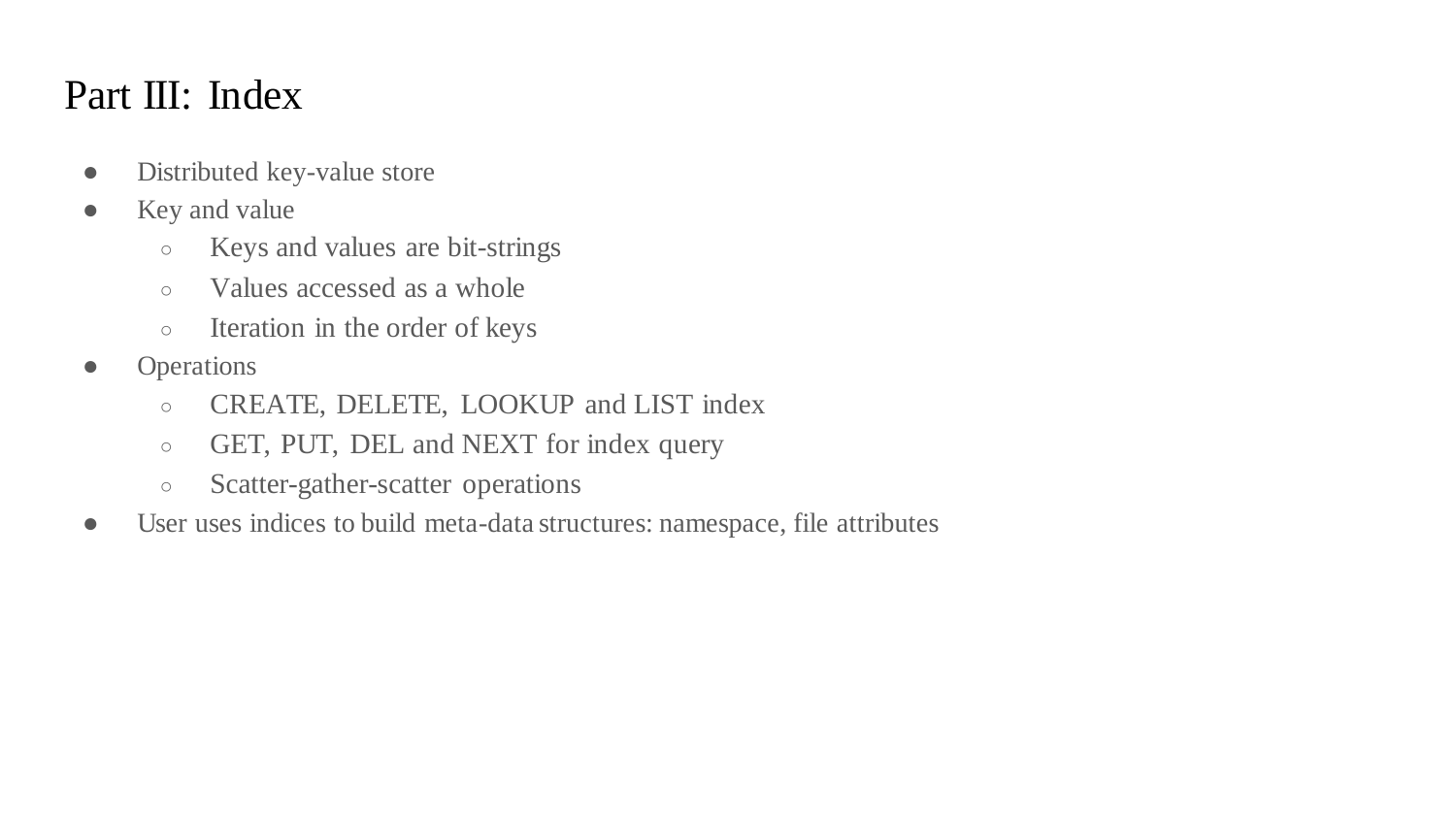# Motr Client Index APIs

| Index (Key-<br>value) Access | $m0$ idx init/fini()<br>m0_entity_create()<br>m0_entity_delete() | Initialise/finalise in-memory object data structure<br>Create and initialise index creation/deletion operations. |
|------------------------------|------------------------------------------------------------------|------------------------------------------------------------------------------------------------------------------|
|                              | $m0$ _idx_op()                                                   | Create and initialise index query operation. Clovis<br>support GET, PUT, DEL and NEXT queries.                   |
|                              | $m0$ _sync_op_init<br>m0_sync_entity_add<br>m0_sync_op_add       | Flush index key and value to persistent storage<br>devices.                                                      |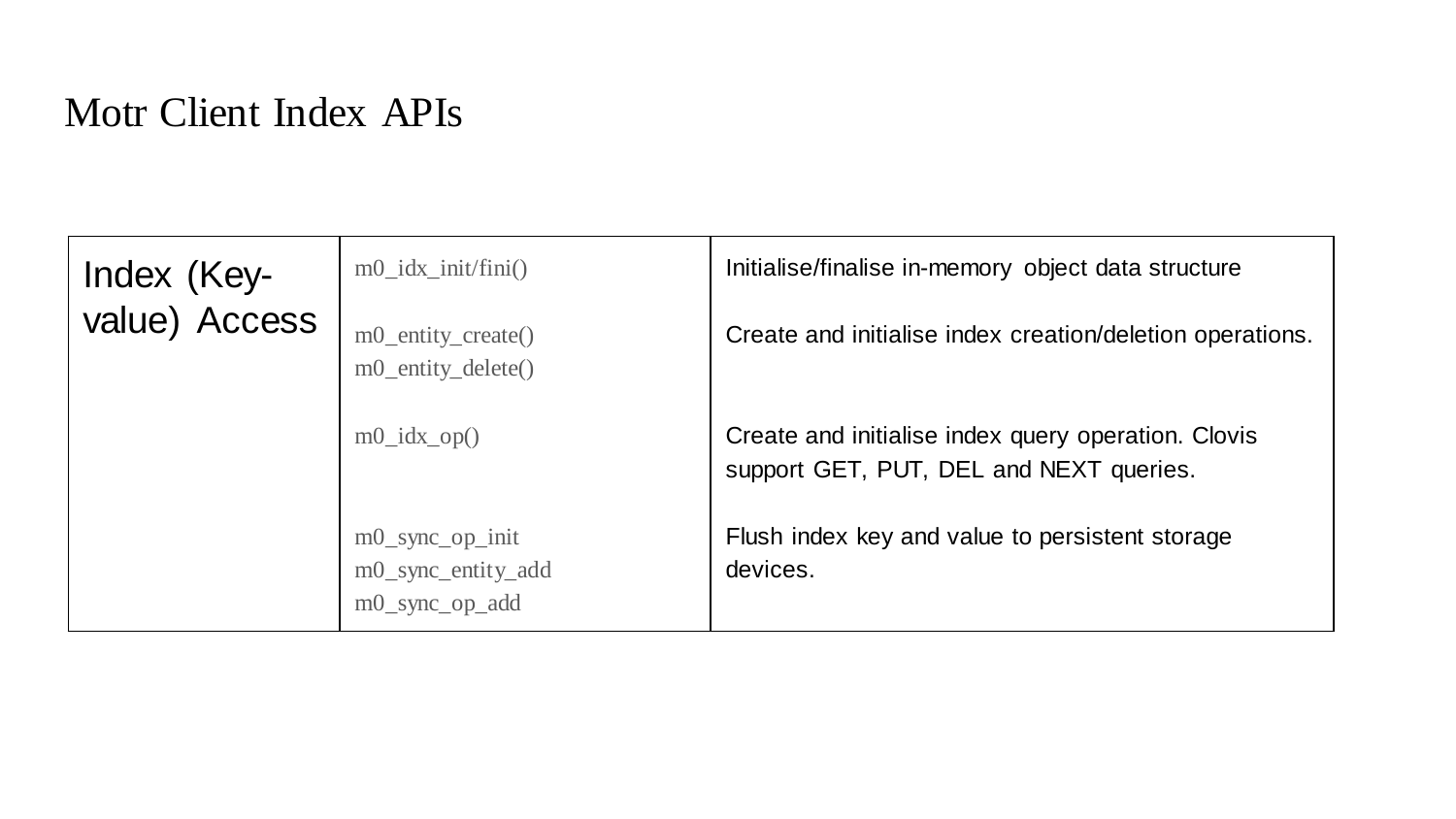# Motr Access Interface Specifications

<https://github.com/Seagate/cortx-motr/blob/main/motr/client.h>

# **Examples**

<https://github.com/Seagate/cortx-motr-apps>

<https://github.com/Seagate/cortx-motr/tree/main/hsm>

<https://github.com/Seagate/cortx-mio>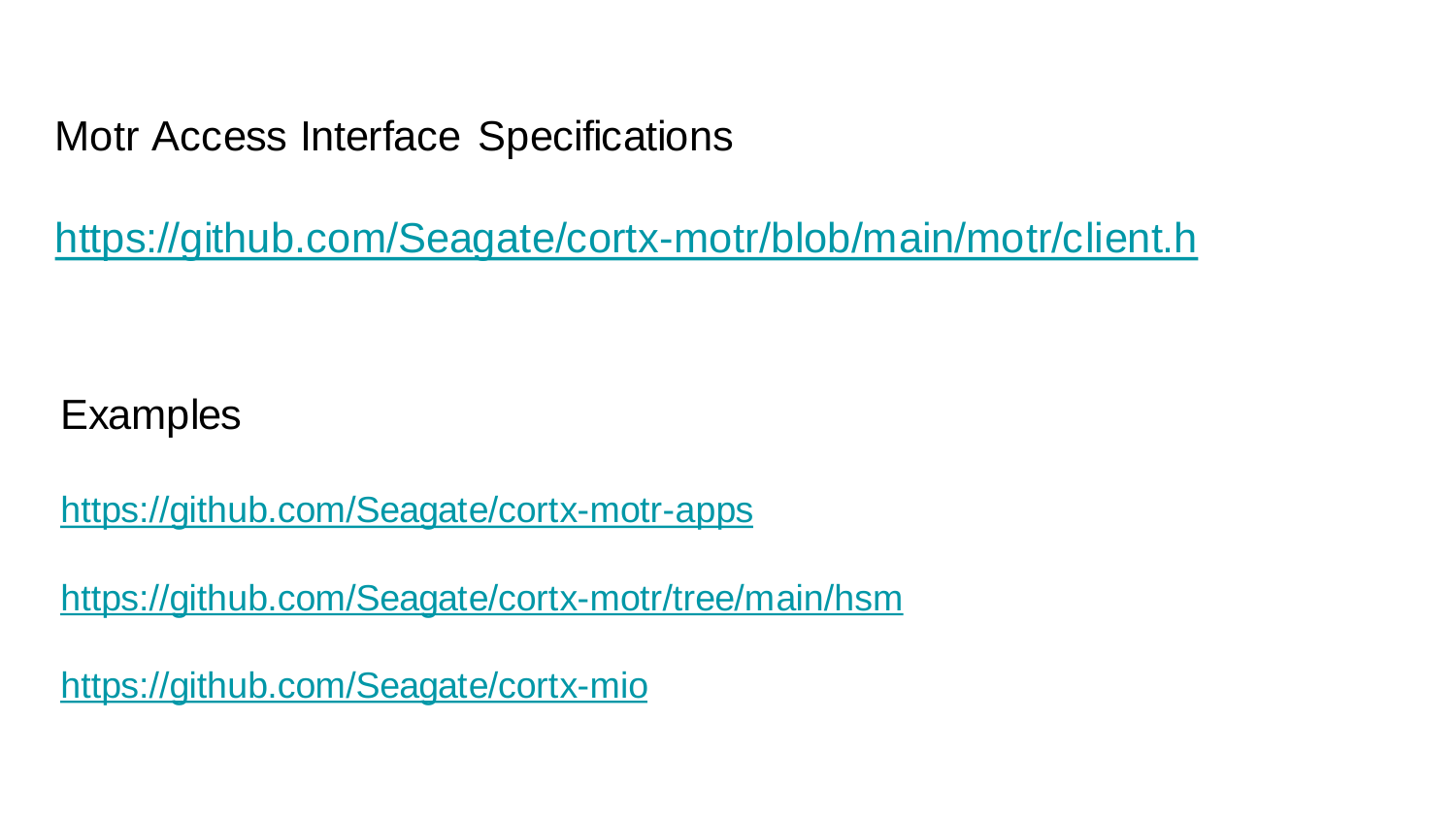# Questions?